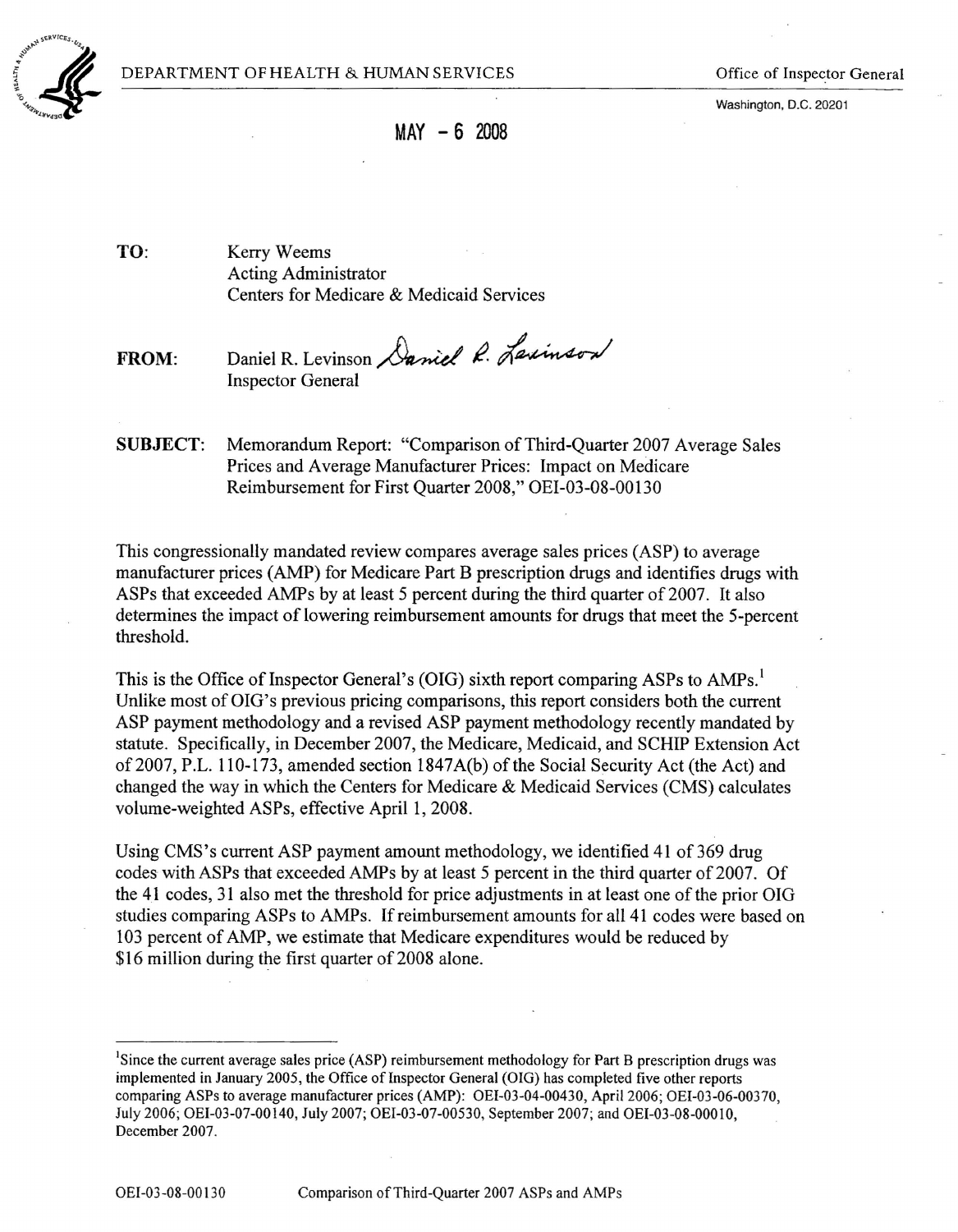#### Page 2 – Kerry Weems

Under the revised payment methodology effective in April 2008, ASPs for 35 of 369 drug codes would have exceeded AMPs by at least 5 percent. Of these 35 codes, 32 also met the 5-percent threshold under CMS's current method for volume-weighting data. An additional three Healthcare Common Procedure Coding System (HCPCS) codes would have met the 5-percent threshold using the revised ASP payment methodology but not the current methodology. If reimbursement amounts for these 35 codes were based on 103 percent of the AMP, we estimate that Medicare expenditures would be reduced by \$13 million during the first quarter of 2008.

# **BACKGROUND**

Section 1847A(d)(2)(B) of the Act mandates that OIG compare ASPs with AMPs. If OIG finds that the ASP for a drug exceeds the AMP by a certain percentage (currently 5 percent), section 1847A(d)(3)(A) of the Act states that the Secretary of the Department of Health and Human Services (the Secretary) may disregard the ASP for the drug when setting reimbursement. Section  $1847A(d)(3)(C)$  of the Act goes on to state that "... the Inspector General shall inform the Secretary (at such times as the Secretary may specify to carry out this subparagraph) and the Secretary shall, effective as of the next quarter, substitute for the amount of payment . . . the lesser of (i) the widely available market price . . . (if any); or (ii) 103 percent of the average manufacturer price  $\dots$ ."

### **Medicare Part B Coverage of Prescription Drugs**

Medicare Part B covers only a limited number of outpatient prescription drugs. Covered drugs include injectable drugs administered by a physician; certain self-administered drugs, such as oral anticancer drugs and immunosuppressive drugs; drugs used in conjunction with durable medical equipment; and some vaccines.

#### **Medicare Part B Payments for Prescription Drugs**

CMS contracts with private companies, known as carriers, to process and pay Medicare Part B claims, including those for prescription drugs. To obtain reimbursement for covered outpatient prescription drugs, physicians and suppliers submit claims to their carriers using procedure codes. CMS established the HCPCS to provide a standardized coding system for describing the specific items and services provided in the delivery of health care. In the case of prescription drugs, each HCPCS code defines the drug name and dosage size but does not specify manufacturer or package size information.

Medicare and its beneficiaries spent about \$11 billion for Part B drugs in 2006. Although Medicare paid for more than 650 outpatient prescription drug HCPCS codes that year, the majority of spending for Part B drugs was concentrated on a relatively small subset of those codes. In 2006, 56 codes accounted for 90 percent of the expenditures for Part B drugs, with only 11 of these drugs representing half of the total Part B drug expenditures.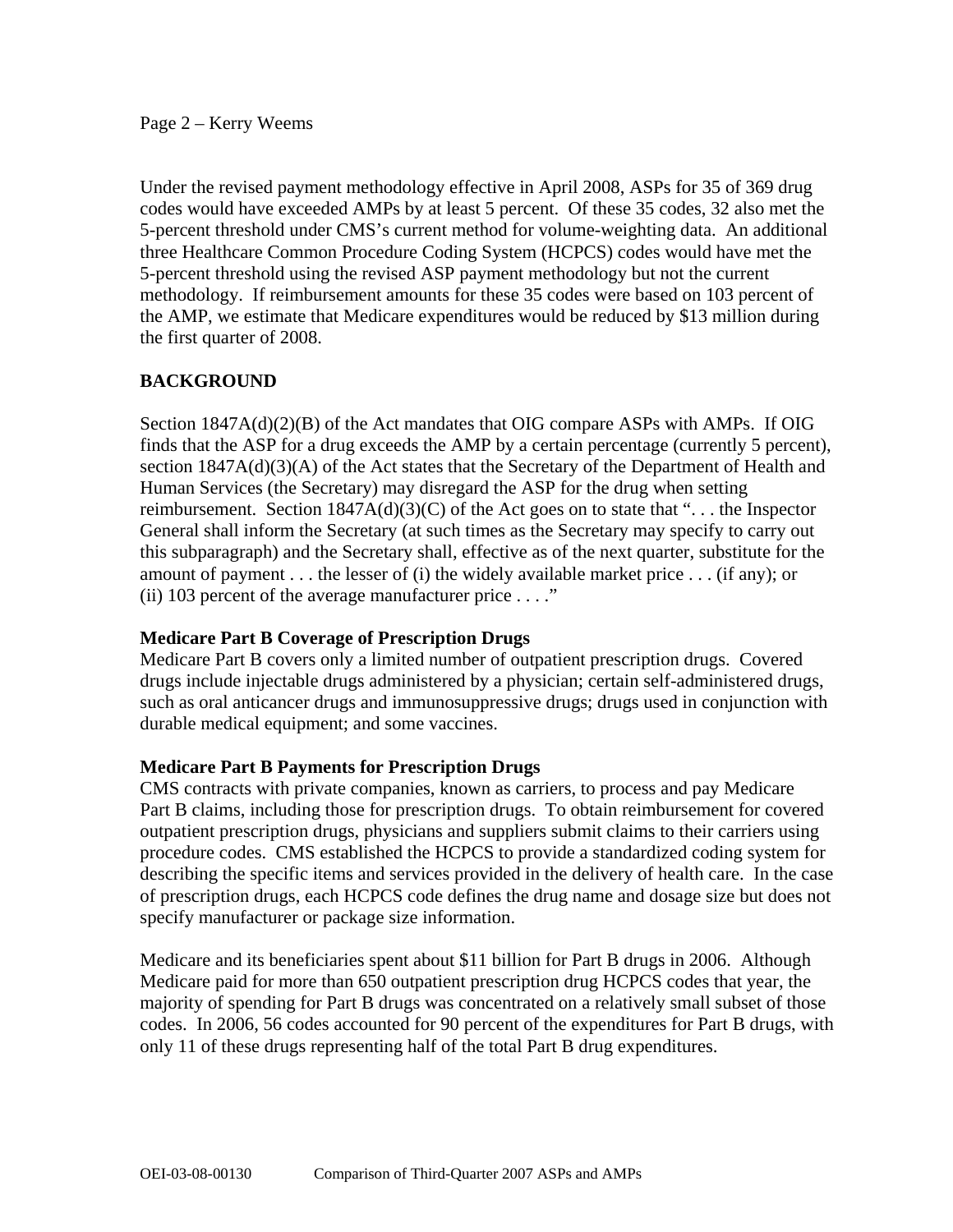Page 3 – Kerry Weems

### **Reimbursement Methodology for Part B Drugs and Biologicals**

 4 5 program. Since January 2005, Medicare Part B has been paying for most covered drugs using a reimbursement methodology based on  $ASPs<sup>2</sup>$ . Section 1847A(c) of the Act, as added by the Medicare Prescription Drug, Improvement, and Modernization Act of 2003, P.L. No. 108-173, defines an ASP as a manufacturer's sales of a drug to all purchasers in the United States in a calendar quarter divided by the total number of units of the drug sold by the manufacturer in that same quarter. The ASP is net of any price concessions, such as volume discounts, prompt pay discounts, cash discounts, free goods contingent on purchase requirements, chargebacks, and rebates other than those obtained through the Medicaid drug rebate program.<sup>3</sup> Sales that are nominal in amount are exempted from the ASP calculation, as are sales excluded from the determination of "best price" in the Medicaid drug rebate

Manufacturers report ASPs by national drug codes (NDC), which are 11-digit identifiers that indicate the manufacturer, product dosage form, and package size of the drug. Manufacturers must provide CMS with the ASP and volume of sales for each NDC on a quarterly basis, with submissions due 30 days after the close of each quarter. $<sup>6</sup>$ </sup>

Because Medicare Part B reimbursement for outpatient drugs is based on HCPCS codes rather than NDCs, and more than one NDC may meet the definition of a particular HCPCS code, CMS has developed a file that "crosswalks" manufacturers' NDCs to HCPCS codes. CMS uses information in this crosswalk to calculate volume-weighted ASPs for covered HCPCS codes.

#### **Calculation of Volume-Weighted Average Sales Prices**

To calculate volume-weighted ASPs, CMS uses an equation that involves the following variables: the ASP for the 11-digit NDC as reported by the manufacturer, the volume of sales for the NDC as reported by the manufacturer, and the number of billing units in the NDC as determined by CMS. The amount of the drug contained in an NDC may differ from the amount of the drug specified by the HCPCS code that providers use to bill Medicare. Therefore, the number of billing units in an NDC describes the number of HCPCS code units that are in that NDC. For instance, an NDC may contain a total of 10 milliliters of Drug A, but the corresponding HCPCS code may be defined as only 5 milliliters of Drug A. In this case, there are two billing units in the NDC. CMS calculates the number of billing units in

 reimbursed for covered drugs based on the lower of either the billed amount or 95 percent of the average  $2 \text{ In } 2004$ , the reimbursement amount for most covered drugs was based on 85 percent of the average wholesale price as published in national pricing compendia, such as the "Red Book." Prior to 2004, Medicare Part B wholesale price.

<sup>&</sup>lt;sup>3</sup> Section 1847A(c)(3) of the Social Security Act (the Act).

<sup>&</sup>lt;sup>4</sup> Pursuant to section 1927(c)(1)(C)(i) of the Act, "best price" is the lowest price available from the manufacturer during the rebate period to any wholesaler, retailer, provider, health maintenance organization, nonprofit entity, or governmental entity within the United States, with certain exceptions.

 $5$  Section 1847A(c)(2) of the Act.

 $6$  Section 1927(b)(3) of the Act.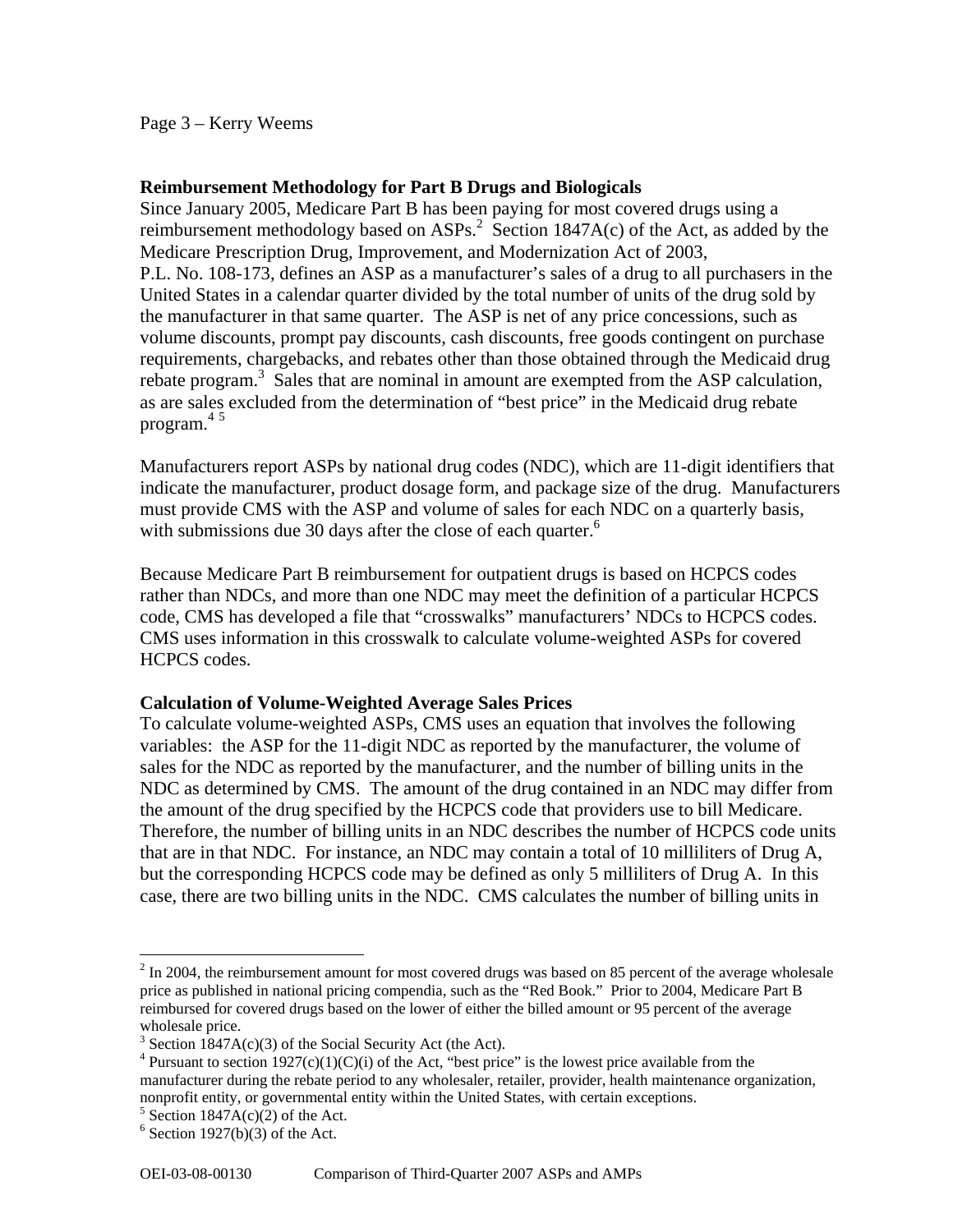Page 4 – Kerry Weems

each NDC when developing its crosswalk files. The equation that CMS currently uses to calculate volume-weighted ASPs is provided in Appendix A.

Third-quarter 2007 ASP submissions from manufacturers served as the basis for first-quarter 2008 Medicare allowances for most covered drug codes. Under the ASP pricing methodology, the Medicare allowance for most Part B drugs is equal to 106 percent of the ASP for the HCPCS code. Medicare beneficiaries are responsible for 20 percent of this amount in the form of coinsurance.

### **Recent Changes to the Calculation of Volume-Weighted Average Sales Prices**

In December 2007, the Medicare, Medicaid, and SCHIP Extension Act of 2007 was enacted. Section 112(a) of this law changed section 1847A(b)(6) of the Act to require that CMS compute volume-weighted ASP using a revised methodology effective April 2008. This revised methodology was initially proposed by OIG in a February 2006 report entitled "Calculation of Volume-Weighted Average Sales Price for Medicare Part B Prescription Drugs" (OEI-03-05-00310). The revised equation for calculating volume-weighted ASPs is provided in Appendix A.

### **The Medicaid Drug Rebate Program and Average Manufacturer Prices**

due 30 days after the close of each quarter.<sup>7</sup> For Federal payment to be available for covered outpatient drugs provided under Medicaid, sections  $1927(a)(1)$  and  $(b)(1)$  of the Act mandate that drug manufacturers enter into rebate agreements with the Secretary and pay quarterly rebates to State Medicaid agencies. Under these rebate agreements and pursuant to section 1927(b)(3) of the Act, manufacturers must provide CMS with the AMP for each of their NDCs on a quarterly basis, with submissions

As generally defined in section  $1927(k)(1)$  of the Act, the AMP is the average price paid to the manufacturer for the drug in the United States by wholesalers for drugs distributed to the retail pharmacy class of trade. Prior to the passage of the Deficit Reduction Act of 2005 (DRA), P.L. No. 109-171, manufacturers were required to deduct customary prompt pay discounts when calculating AMPs. However, section  $6001(c)(1)$  of the DRA amended section  $1927(k)(1)$  of the Act such that AMPs must be determined without regard to customary prompt pay discounts, effective January 2007. In December 2006, CMS instructed manufacturers to exclude customary prompt pay discounts from their AMP calculations as of January 2007.<sup>8</sup> In July 2007, CMS published a final rule (72 FR 39142) (July 17, 2007), which, among other things, implements section  $6001(c)(1)$  of the DRA and clarifies the way in which the AMP must be calculated. Specifically, 42 CFR § 447.504 of the final regulation clarifies the manner in which the AMP is to be determined.<sup>9</sup>

 require that manufacturers also report AMPs on a monthly basis, effective January 2007. Drug manufacturers <sup>7</sup> Section 6001(b)(1)(A) of the Deficit Reduction Act of 2005 (DRA) changed section 1927(b) of the Act to will continue to report quarterly AMP data in addition to their monthly submissions.

<sup>&</sup>lt;sup>8</sup> Medicaid Drug Rebate Program Bulletin for Participating Drug Manufacturers, Release No. 76, December 15, 2006.

 implementation of the regulation for certain purposes not relevant to this report. <sup>9</sup> In December 2007, the United States District Court for the District of Columbia preliminarily enjoined the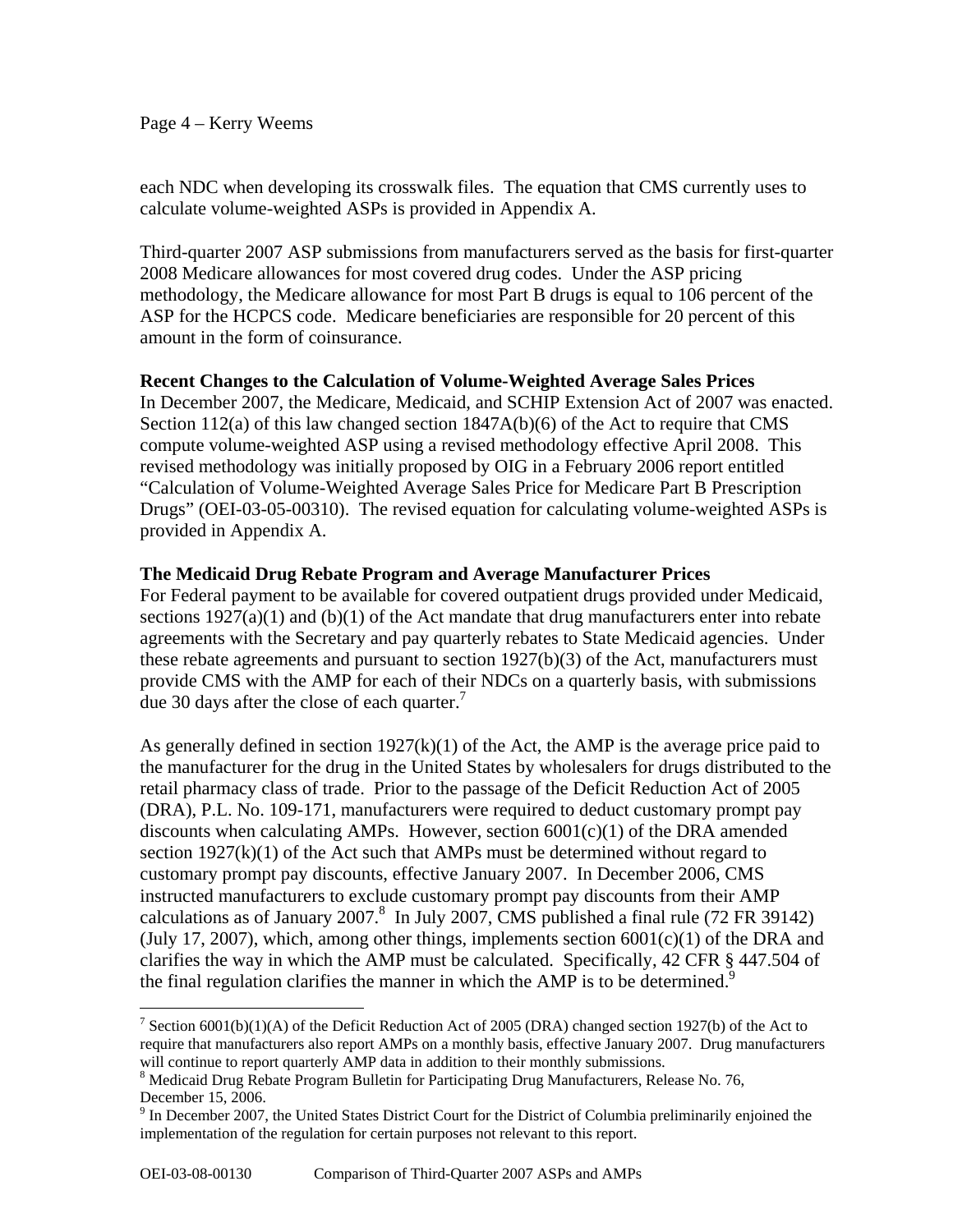#### Page 5 – Kerry Weems

The AMP is generally calculated as a weighted average of prices for all of a manufacturer's package sizes of a drug sold during a given quarter and is reported for the lowest identifiable quantity of the drug (e.g., 1 milligram, 1 milliliter, 1 tablet, 1 capsule).

### **Office of Inspector General's Monitoring of Average Sales Prices and Average Manufacturer Prices**

Since the ASP reimbursement methodology for Part B prescription drugs was implemented in January 2005, OIG has completed five reports comparing ASPs to AMPs. A description of each report is provided in Appendix B.

Although CMS has acknowledged the Secretary's authority to adjust ASP payment limits based on the findings of these studies, the agency has yet to make any changes to Part B drug reimbursement as a result of OIG's pricing comparisons. In commenting on one of OIG's reports, CMS expressed a desire to better understand fluctuating differences between ASPs and AMPs, with the intent of developing a process to adjust payment amounts based on the results of OIG's pricing comparisons.<sup>10</sup> However, CMS has not specified what, if any, steps it will take to adjust Medicare reimbursement amounts for drugs that meet the 5-percent threshold specified in section  $1847A(d)(3)$  of the Act.

# **METHODOLOGY**

We obtained from CMS NDC-level ASP data from the third quarter of 2007, which were used to establish Part B drug reimbursement amounts for the first quarter of 2008. In addition, we obtained the file that CMS used to crosswalk NDCs to their corresponding HCPCS codes. Both the ASP data and the crosswalk file were current as of January 5, 2008. We also obtained AMP data from CMS for the third quarter of 2007, which was current as of November 9, 2007.

### **Analysis of Average Sales Price Data**

As mentioned previously, Medicare does not base reimbursement for covered drugs on NDCs; instead, it uses HCPCS codes. Therefore, CMS uses ASP information submitted by manufacturers for each NDC to calculate a volume-weighted ASP for each covered HCPCS code. When calculating these volume-weighted ASPs, CMS includes only NDCs with ASP submissions that are deemed valid. We did not examine NDCs that CMS opted to exclude from its calculation, nor did we verify the accuracy of CMS's crosswalk files.

As of January 2008, CMS had established prices for 521 HCPCS codes based on the current ASP reimbursement methodology.<sup>11</sup> Reimbursement amounts for the 521 HCPCS codes were based on ASP data for 3,262 NDCs.

 $\overline{a}$ 10 OEI-03-07-00140, July 2007.

 methodology.  $11$  Several Part B drugs, including certain vaccines and blood products, are not paid under the ASP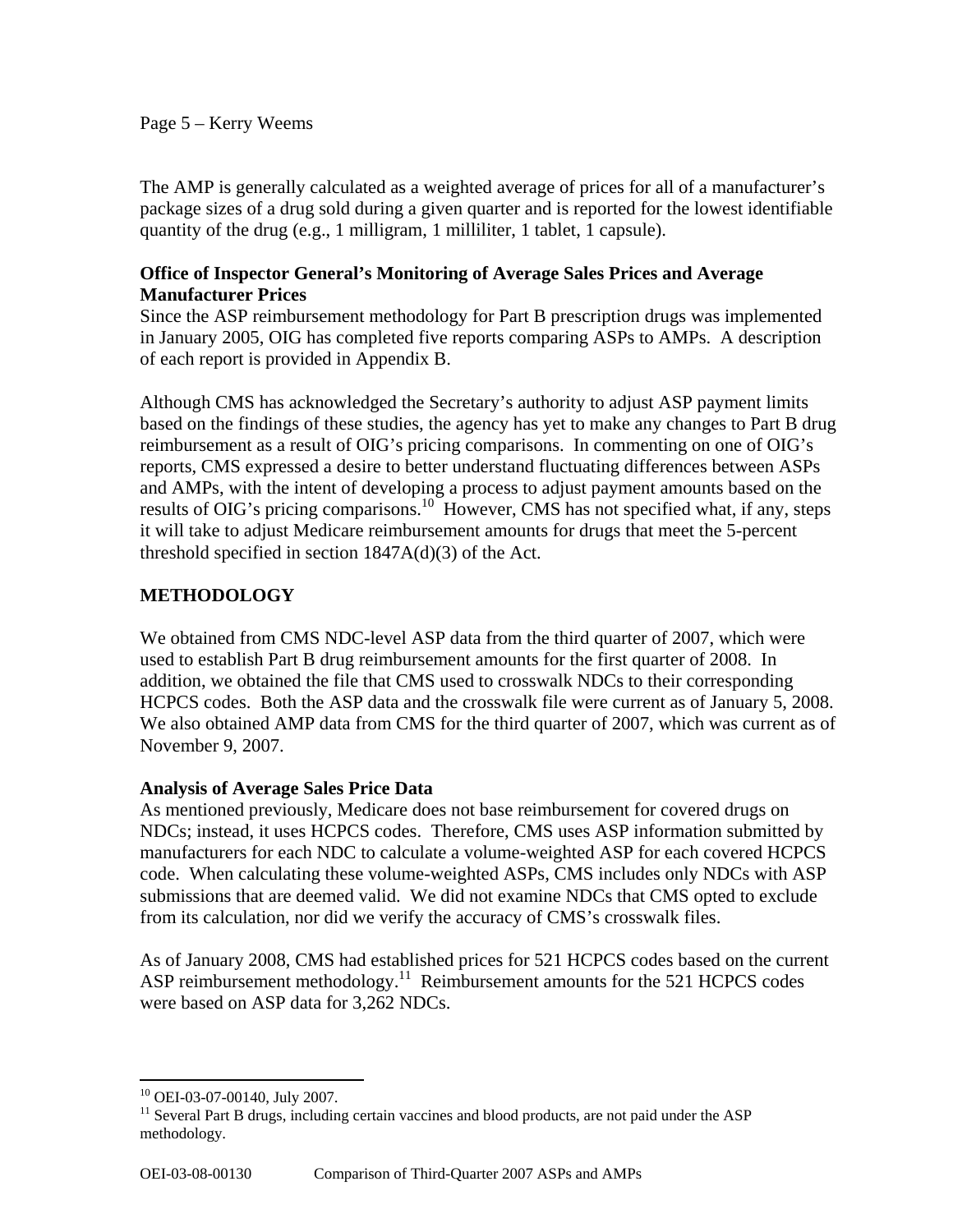$1.06^{12}$ To anticipate how the statutorily mandated revised ASP payment methodology would affect OIG's pricing comparisons, we used the revised equation to calculate an alternate volume-weighted ASP for each of the 521 HCPCS codes included in this study. To determine what the Medicare reimbursement amount would be according to the revised methodology, we then multiplied the alternate volume-weighted ASPs for the 521 codes by

### **Analysis of Average Manufacturer Price Data**

An AMP is reported for the lowest identifiable quantity of the drug contained in the NDC (e.g., 1 milligram, 1 milliliter, 1 tablet, 1 capsule). In contrast, an ASP is reported for the entire amount of the drug contained in the NDC (e.g., for 50 milliliters, for 100 tablets). To ensure that the AMP would be comparable to the ASP, it was necessary to convert the AMP for each NDC so that it represented the total amount of the drug contained in that NDC.

In making these conversions, we examined AMPs only for those 3,262 NDCs that CMS used in its calculation of volume-weighted ASPs for the 521 codes. If AMP data were not available for one or more of these NDCs, we excluded the corresponding HCPCS code from our analysis. We excluded a total of 138 HCPCS codes using this conservative approach. The remaining 383 HCPCS codes had AMP data for every NDC that CMS used in its calculation of volume-weighted ASPs. These 383 HCPCS codes represented 1,956 NDCs.

We then multiplied the AMPs for these 1,956 NDCs by the total amount of the drug contained in each NDC, as identified by sources such as the CMS crosswalk file, manufacturer Web sites, the "Red Book," and the Food and Drug Administration's NDC directory. We will refer to the resulting amounts as converted AMPs. For eight NDCs, we could not successfully identify the amount of the drug reflected by the ASP and therefore could not calculate a converted AMP. These eight NDCs were crosswalked to 14 HCPCS codes. We did not include these 14 HCPCS codes (66 NDCs) in our final analysis.

Using the converted AMPs for the remaining 1,890 NDCs, we then calculated two different volume-weighted AMPs for each of the codes, consistent with the two methodologies for calculating volume-weighted ASPs. The first volume-weighted AMP was calculated using the current method for volume-weighting data, and the second volume-weighted AMP was calculated using the revised method for volume-weighting data. We calculated volume-weighted AMPs for a total of 369 HCPCS codes. We did not verify the accuracy of manufacturer-reported ASP and AMP data.

### **Comparing Volume-Weighted ASPs to Volume-Weighted AMPs**

For each of the 369 HCPCS codes included in our study, we then compared the volume-weighted ASPs and AMPs that resulted from CMS's current calculation. We also compared the volume-weighted ASPs and AMPs that resulted from the revised calculation.

 $12$ We multiplied the alternate volume-weighted ASPs by 1.06 because Medicare reimbursement amounts are based on 106 percent of volume-weighted ASPs.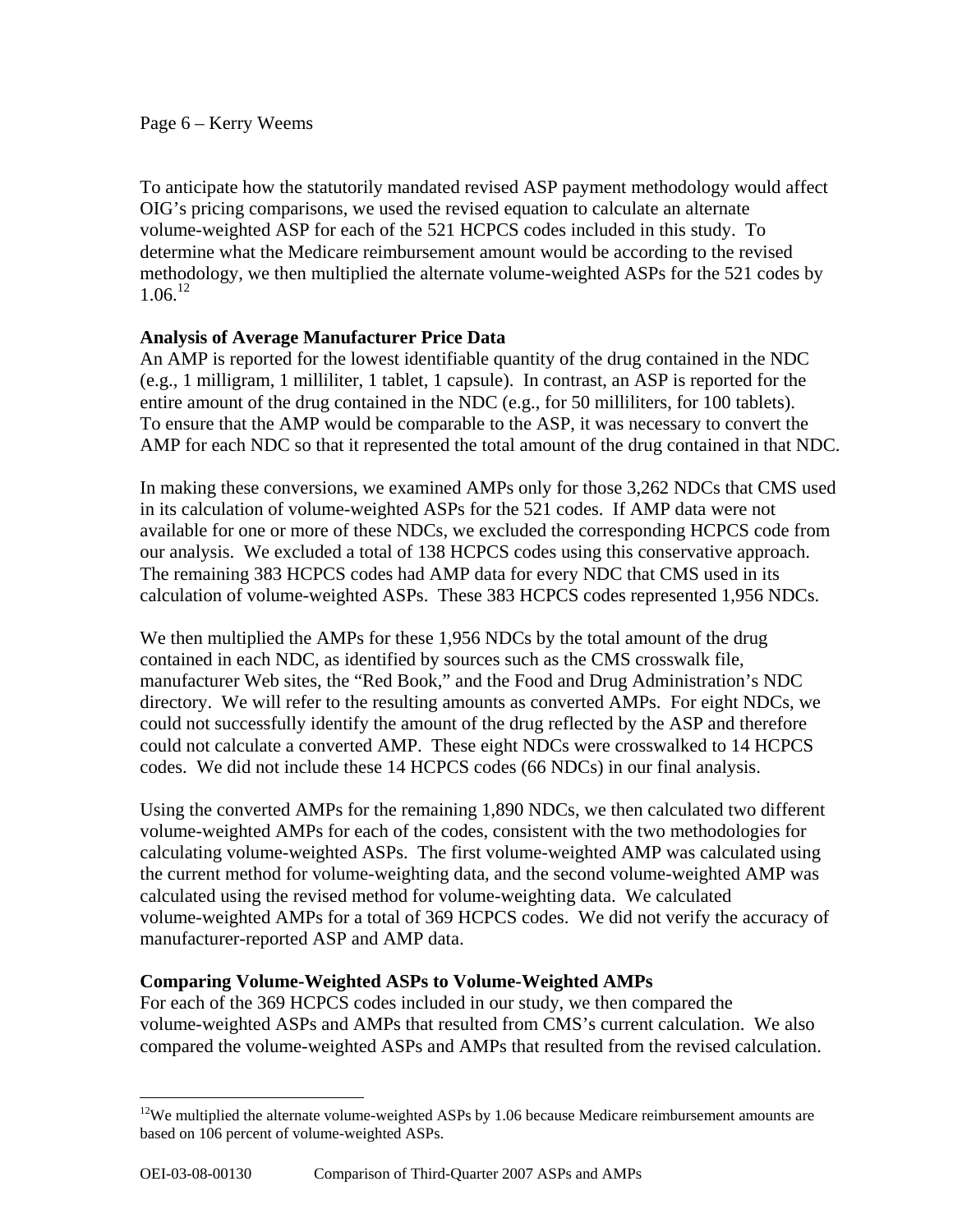#### Page 7 – Kerry Weems

We identified codes with an ASP that exceeded the AMP by at least 5 percent according to either the current or revised calculation.

For those HCPCS codes that met or exceeded the 5-percent threshold, we conducted a review of the associated NDCs to verify the accuracy of the billing unit information. According to our review, an NDC for one code had billing unit information in CMS's crosswalk file that may not have accurately reflected the number of billing units actually contained in the NDC. Because volume-weighted ASPs and AMPs are calculated using this billing unit information, we could not be certain that the result for this code was correct. Therefore, we did not include this code in our findings.

For the remaining HCPCS codes, we then estimated the monetary impact of lowering reimbursement to 103 percent of the AMP.<sup>13</sup> For each of the HCPCS codes that met the 5-percent threshold under CMS's current payment methodology, we calculated 103 percent of the volume-weighted AMP and subtracted this amount from the first-quarter 2008 reimbursement amount for the HCPCS code, which is equal to 106 percent of the volume-weighted ASP. For each of the codes that met the 5-percent threshold under the revised payment methodology, we subtracted 103 percent of the revised volume-weighted AMP from the alternate reimbursement amount for the HCPCS code (106 percent of the revised volume-weighted ASP). To estimate the financial effect for the first quarter of 2008, we then multiplied the differences by one-fourth of the number of services that were allowed by Medicare for each HCPCS code in 2006, as reported in CMS's Part B Extract and Summary System.<sup>14</sup> This estimate assumes that the number of services that were allowed by Medicare in 2006 remained consistent from one quarter to the next and that there were no significant changes in utilization between 2006 and 2007.

#### **Limitations**

 $\overline{a}$ 

The definition of AMP changed in January 2007, such that AMPs must now be determined without regard to customary prompt pay discounts.<sup>15</sup> Because manufacturers are still required to include customary prompt pay discounts in their ASP calculations, the dynamic between ASPs and AMPs may be different in this report as compared to that in previous OIG reports monitoring ASPs and AMPs.

 (if any) or 103 percent of the AMP. For the purposes of this study, we used 103 percent of the AMP to estimate <sup>13</sup> Pursuant to section 1847A(d)(3) of the Act, if the ASP for a drug exceeds the AMP by at least 5 percent, the Secretary of the Department of Health and Human Services has authority to disregard the ASP for that drug and replace the payment amount for the drug code with the lesser of the widely available market price for the drug the impact of lowering reimbursement amounts. If widely available market prices had been available for these drugs and lower than 103 percent of the AMP, the savings estimate presented in this report would have been greater.

 $\ddot{\phantom{a}}$ <sup>14</sup> At the time of extraction, 2006 Part B Extract and Summary System (BESS) data were 99 percent complete. <sup>15</sup> Section 1927(k)(1) of the Act (as amended by section 6001(c)(1) of the DRA) and Medicaid Drug Rebate

Program Bulletin for Participating Drug Manufacturers, Release No. 76, December 15, 2006.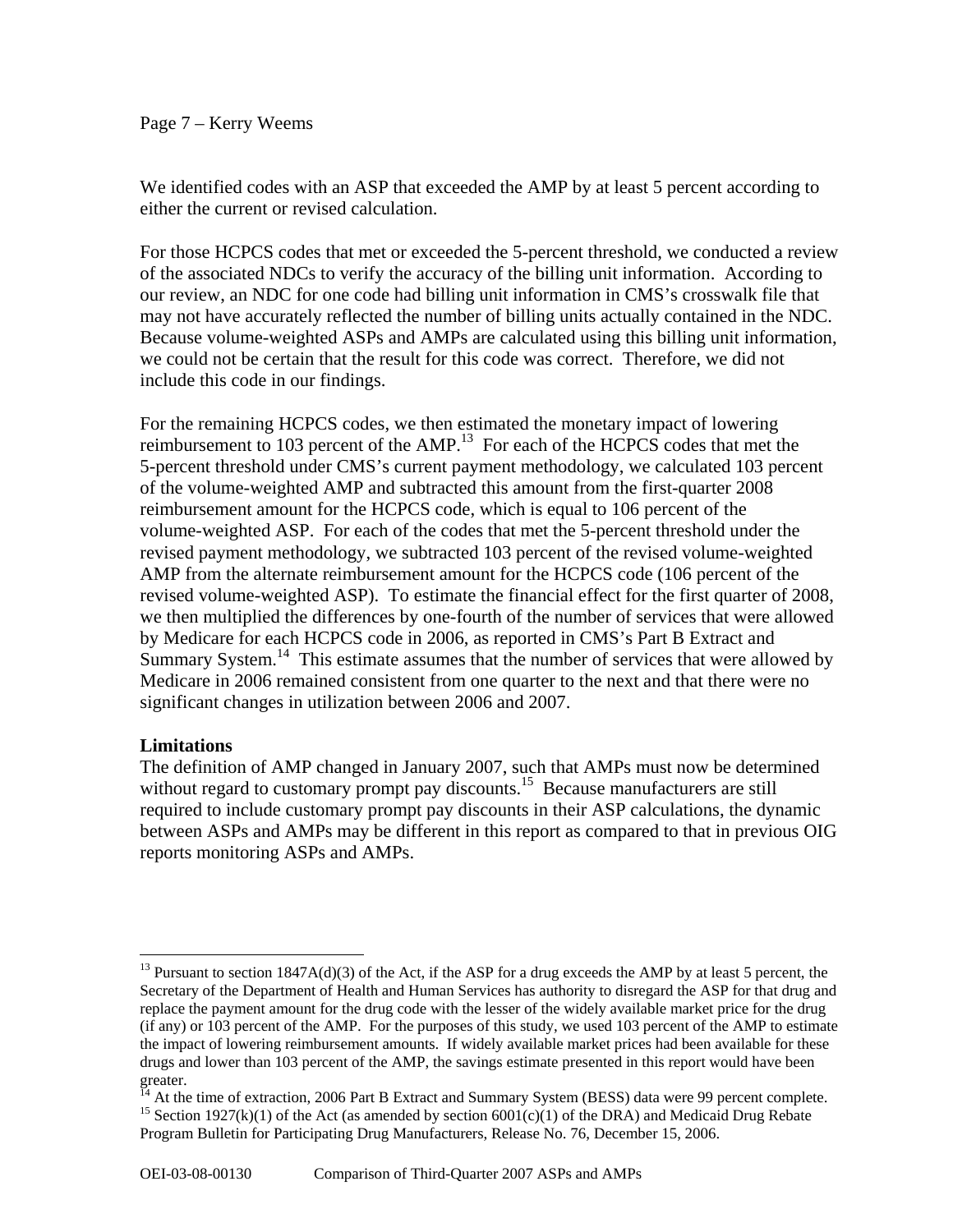Page 8 – Kerry Weems

### **Standards**

This inspection was conducted in accordance with the "Quality Standards for Inspections" issued by the President's Council on Integrity and Efficiency and the Executive Council on Integrity and Efficiency.

# **RESULTS**

 $\overline{a}$ 

**Under CMS's Current Payment Methodology, Volume-Weighted ASPs for 41 of 369 HCPCS Codes Exceeded the Volume-Weighted AMPs by at Least 5 Percent**  Consistent with sections 1847A(d)(2)(B) and 1847A(d)(3) of the Act, OIG compared ASPs to AMPs to identify instances in which the ASP for a particular drug exceeded the AMP by a threshold of 5 percent. In the third quarter of 2007, 41 of the 369 HCPCS codes included in our review (11 percent) met this 5-percent threshold. A list of the 41 HCPCS codes, their

descriptions, and their HCPCS dosage amounts is presented in Appendix C.

Table 1 below describes the extent to which ASPs exceeded AMPs for the 41 HCPCS codes.<sup>16</sup> For 17 of the 41 codes, volume-weighted ASPs exceeded volume-weighted AMPs by 20 percent or more. The ASPs for two of these codes were more than double the AMPs.

| <b>Percentage Difference</b><br><b>Between ASP and AMP</b> | <b>Number of</b><br><b>HCPCS Codes</b> |
|------------------------------------------------------------|----------------------------------------|
| 5.00%-9.99%                                                | 12                                     |
| 10.00%-19.99%                                              | 12                                     |
| 20.00%-29.99%                                              | 7                                      |
| 30.00%-39.99%                                              | 1                                      |
| 40.00%-49.99%                                              | O                                      |
| 50.00%-59.99%                                              | U                                      |
| 60.00%-69.99%                                              | 4                                      |
| 70.00%–79.99%                                              | 1                                      |
| 80.00%-89.99%                                              | $\mathfrak{p}$                         |
| 90.00%-99.99%                                              | O                                      |
| 100% and above                                             | $\mathfrak{p}$                         |
| Total                                                      | 41                                     |

#### **Table 1: Extent to Which ASPs Exceeded AMPs for 41 HCPCS Codes**

Source: OIG analysis of third-quarter 2007 ASP and AMP data, 2007.

Over three-quarters of the HCPCS codes (31 of 41) were previously identified by OIG as having ASPs that exceeded the AMPs by at least 5 percent. Four HCPCS codes (J7620, J3410, J9214, and J2690) met the 5-percent threshold in five of OIG's six reports comparing

<sup>&</sup>lt;sup>16</sup> Because of the confidential nature of ASP data, the information in the table is presented in ranges.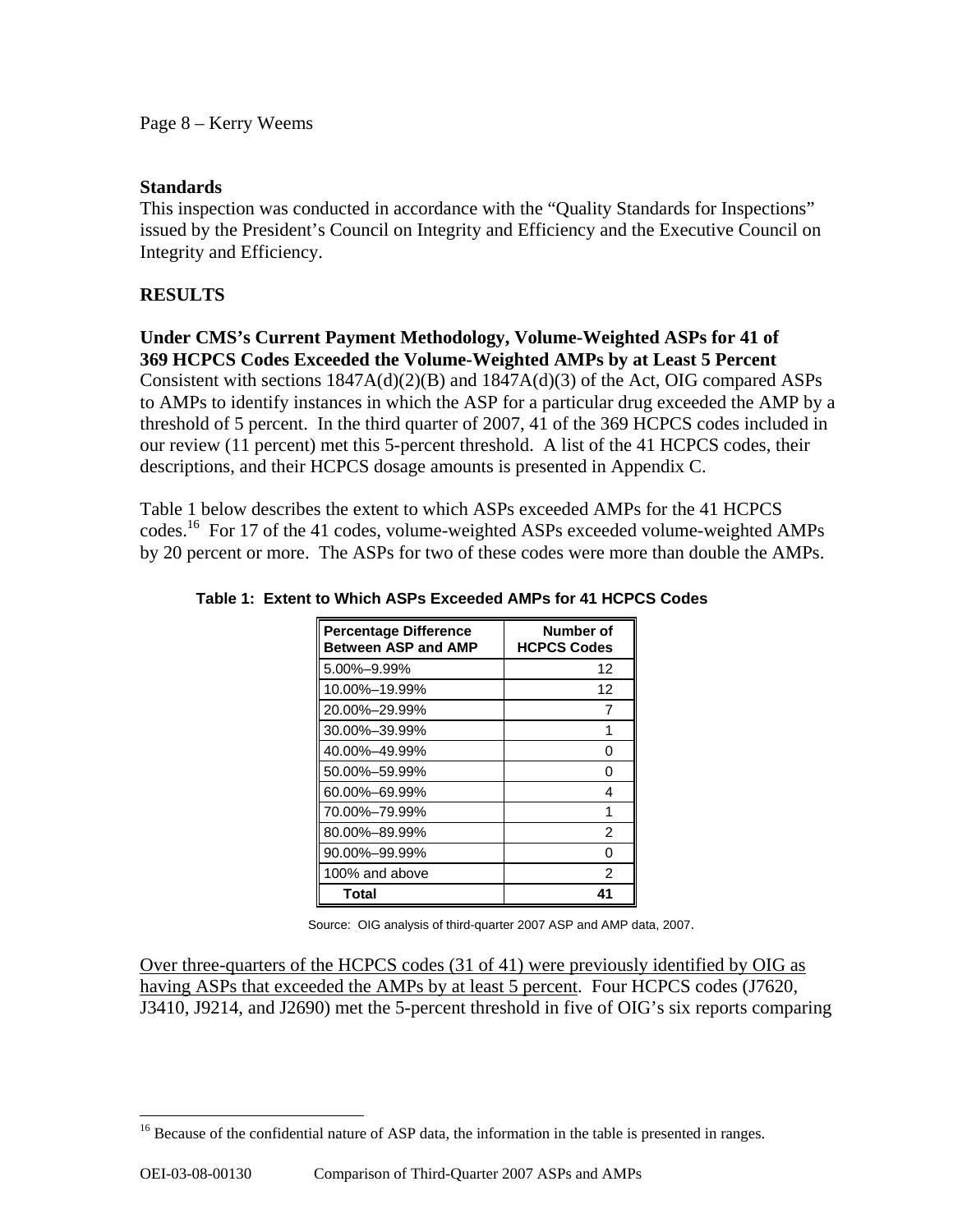ASPs to AMPs, dating back over 3 years.<sup>17</sup> An additional three HCPCS codes met the 5-percent threshold in four of OIG's six pricing comparisons. Table 2 presents a breakdown of the 31 HCPCS codes that previously met the threshold for price adjustments.

|                      | OIG Comparisons of ASPs to AMPs |                            |                           |                           |                            |                           |
|----------------------|---------------------------------|----------------------------|---------------------------|---------------------------|----------------------------|---------------------------|
| <b>HCPCS</b><br>Code | Third-<br>Quarter<br>2007       | Second-<br>Quarter<br>2007 | First-<br>Quarter<br>2007 | Third-<br>Quarter<br>2006 | Fourth-<br>Quarter<br>2005 | Third-<br>Quarter<br>2004 |
| J9214                | Χ                               | X                          | х                         | х                         | х                          |                           |
| J7620                | X                               | X                          | Χ                         | X                         | X                          |                           |
| J2690                | Χ                               | X                          | Χ                         |                           | Χ                          | Χ                         |
| J3410                | X                               |                            | X                         | X                         | X                          | X                         |
| J7608                | X                               | X                          | X                         | X                         |                            |                           |
| J3475                | Χ                               |                            | Χ                         | X                         | X                          |                           |
| J1364                | Χ                               |                            | Χ                         | X                         |                            | х                         |
| Q0169                | X                               | Χ                          | Χ                         |                           |                            |                           |
| J2060                | X                               | Χ                          | X                         |                           |                            |                           |
| J7505                | X                               | X                          | Χ                         |                           |                            |                           |
| J0280                | Χ                               | X                          | X                         |                           |                            |                           |
| J2800                | Χ                               | Χ                          | Χ                         |                           |                            |                           |
| J3010                | X                               |                            | Χ                         | Χ                         |                            |                           |
| J7500                | Χ                               |                            | X                         | Χ                         |                            |                           |
| J9065                | X                               |                            | X                         | Χ                         |                            |                           |
| J0610                | X                               |                            |                           | X                         | Χ                          |                           |
| J1240                | X                               |                            |                           |                           | Χ                          | Χ                         |
| J1120                | Χ                               | Χ                          |                           |                           |                            |                           |
| J0476                | Χ                               | X                          |                           |                           |                            |                           |
| J9250                | X                               |                            | х                         |                           |                            |                           |
| J9260                | X                               |                            | X                         |                           |                            |                           |
| Q0176                | Χ                               |                            | X                         |                           |                            |                           |
| J2700                | Χ                               |                            |                           | X                         |                            |                           |
| J0636                | Χ                               |                            |                           | Χ                         |                            |                           |
| J7631                | X                               |                            |                           | X                         |                            |                           |
| J1850                | X                               |                            |                           |                           | X                          |                           |
| J3000                | Χ                               |                            |                           |                           | Χ                          |                           |
| J9190                | X                               |                            |                           |                           | X                          |                           |
| J2675                | X                               |                            |                           |                           |                            | Χ                         |
| J2730                | Χ                               |                            |                           |                           |                            | X                         |
| Q0175                | X                               |                            |                           |                           |                            | X                         |

**Table 2: Thirty-one HCPCS Codes That Met the 5-Percent Threshold in Third-Quarter 2007 and Previous Quarters (According to CMS's Current Payment Methodology)** 

Source: OIG analysis of ASP and AMP data from third quarter 2007, second quarter 2007, first quarter 2007, third quarter 2006, fourth quarter 2005, and third quarter 2004.

 Procedure Coding System (HCPCS) codes (J9214 and J3410) would not have met the 5-percent threshold in the third quarter of 2007. We did not determine whether these codes would have met the threshold in previous quarters if the revised methodology had been used. <sup>17</sup> If the revised method for volume-weighting data had been used, two of these four Healthcare Common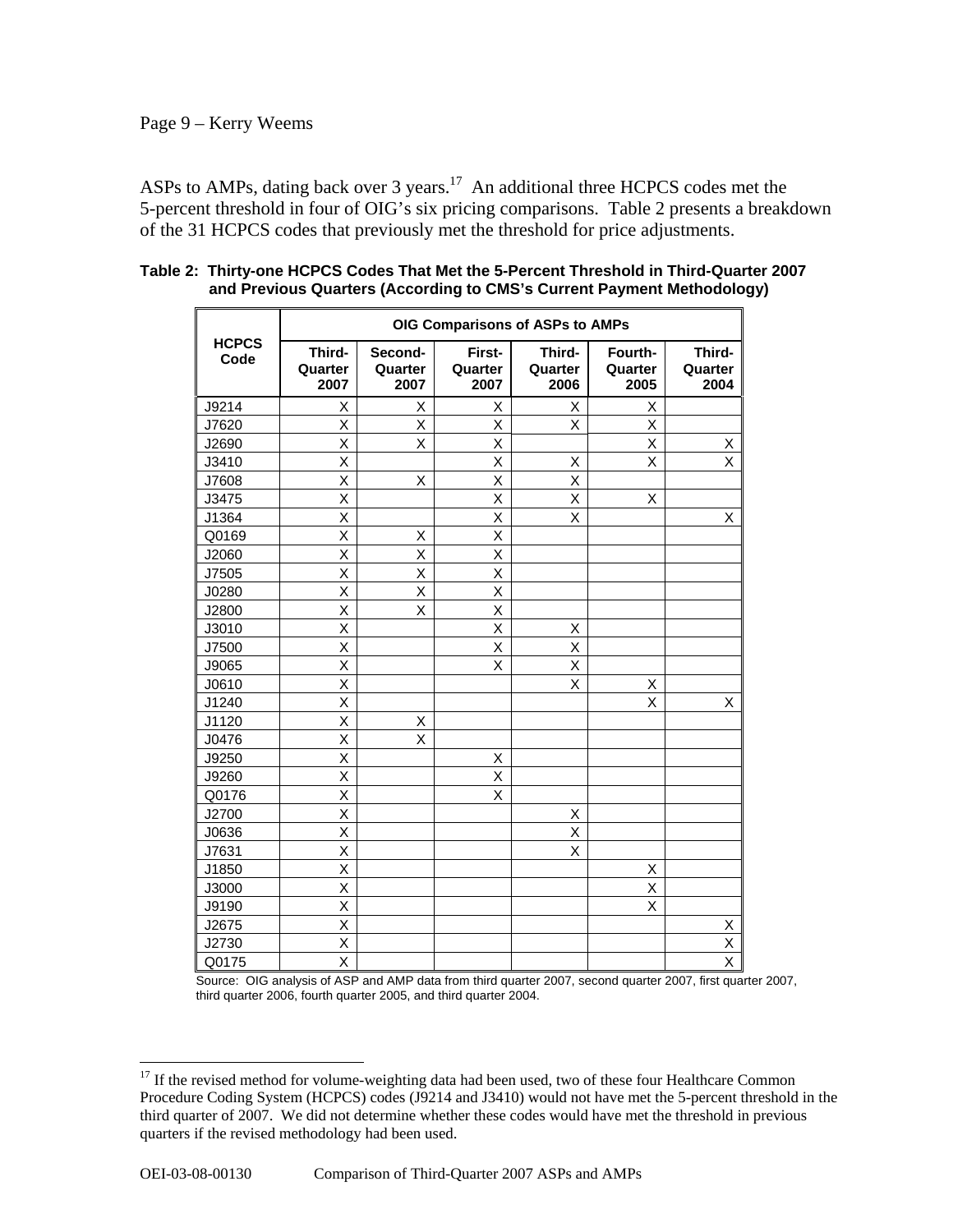#### Page 10 – Kerry Weems

 $\overline{a}$ 

Lowering reimbursement amounts for the 41 HCPCS codes to 103 percent of the AMPs would reduce Medicare allowances by an estimated \$16 million in the first quarter of 2008. Sections  $1847A(d)(3)(A)$  and (B) of the Act provide that the Secretary may disregard the ASP pricing methodology for a drug with an ASP that exceeds the AMP by at least 5 percent. Pursuant to section  $1847A(d)(3)(C)$  of the Act, "... the Secretary shall, effective as of the next quarter, substitute for the amount of payment . . . the lesser of (i) the widely available market price . . . (if any); or (ii) 103 percent of the average manufacturer price . . . .<sup>18</sup> In this study, we identified 41 HCPCS codes that met the 5-percent threshold specified in the Act. If reimbursement amounts for these 41 codes were based on 103 percent of the AMPs during the first quarter of 2008, we estimate that Medicare expenditures would be reduced by \$16 million in that quarter alone.<sup>19</sup>

Two of the forty-one HCPCS codes accounted for 90 percent of the \$16 million. If the reimbursement amounts for codes J7620 and J0800 had been based on 103 percent of the AMP during the first quarter of 2008, Medicare expenditures would have been reduced by an estimated \$9 million and \$5 million, respectively.

In addition to meeting the 5-percent threshold in this report, HCPCS code J7620 met the 5-percent threshold in four previous OIG reports. As in this current review, the estimated savings for code J7620 accounted for the largest single share of the total savings identified in each of the four other OIG pricing comparisons, with estimated quarterly savings for this code ranging from \$6 million to \$8 million.

### **Under the Revised Payment Methodology, Volume-Weighted ASPs for 35 of 369 HCPCS Codes Would Have Exceeded the Volume-Weighted AMPs by at Least 5 Percent**

If the revised ASP payment methodology had been used to volume-weight pricing data in the third quarter of 2007, 35 of the 369 HCPCS codes included in our review (9 percent) would have met the 5-percent threshold specified in section 1847A(d)(3) of the Act.

Thirty-two of the thirty-five HCPCS codes also met the 5-percent threshold under CMS's current method for volume-weighting data. For 18 of these 32 codes, the percentage difference between the ASPs and AMPs was the same regardless of which calculation was used. For the remaining codes, the extent to which ASPs exceeded AMPs differed. For seven codes, the percentage difference between the ASP and AMP was greater under the revised methodology. For an additional seven codes, the difference was less. All 32 HCPCS

 103 percent of the AMP, the savings estimate presented in this report would have been greater.  $18$  For the purposes of this study, we used 103 percent of the AMP to estimate the impact of lowering reimbursement amounts. If widely available market prices had been available for these drugs and lower than

 changes in utilization between 2006 and 2007. Two HCPCS codes, Q0175 and Q0176, were not listed in the <sup>19</sup> This savings estimate is based on the Centers for Medicare & Medicaid Services' (CMS) current method for volume-weighting data and was calculated using one-fourth of the number of estimated services allowed by Medicare for each HCPCS code in 2006. The estimate assumes that the number of services that were allowed by Medicare in 2006 remained consistent from one quarter to the next and that there were no significant 2006 BESS data. Therefore, we could not estimate savings for these codes.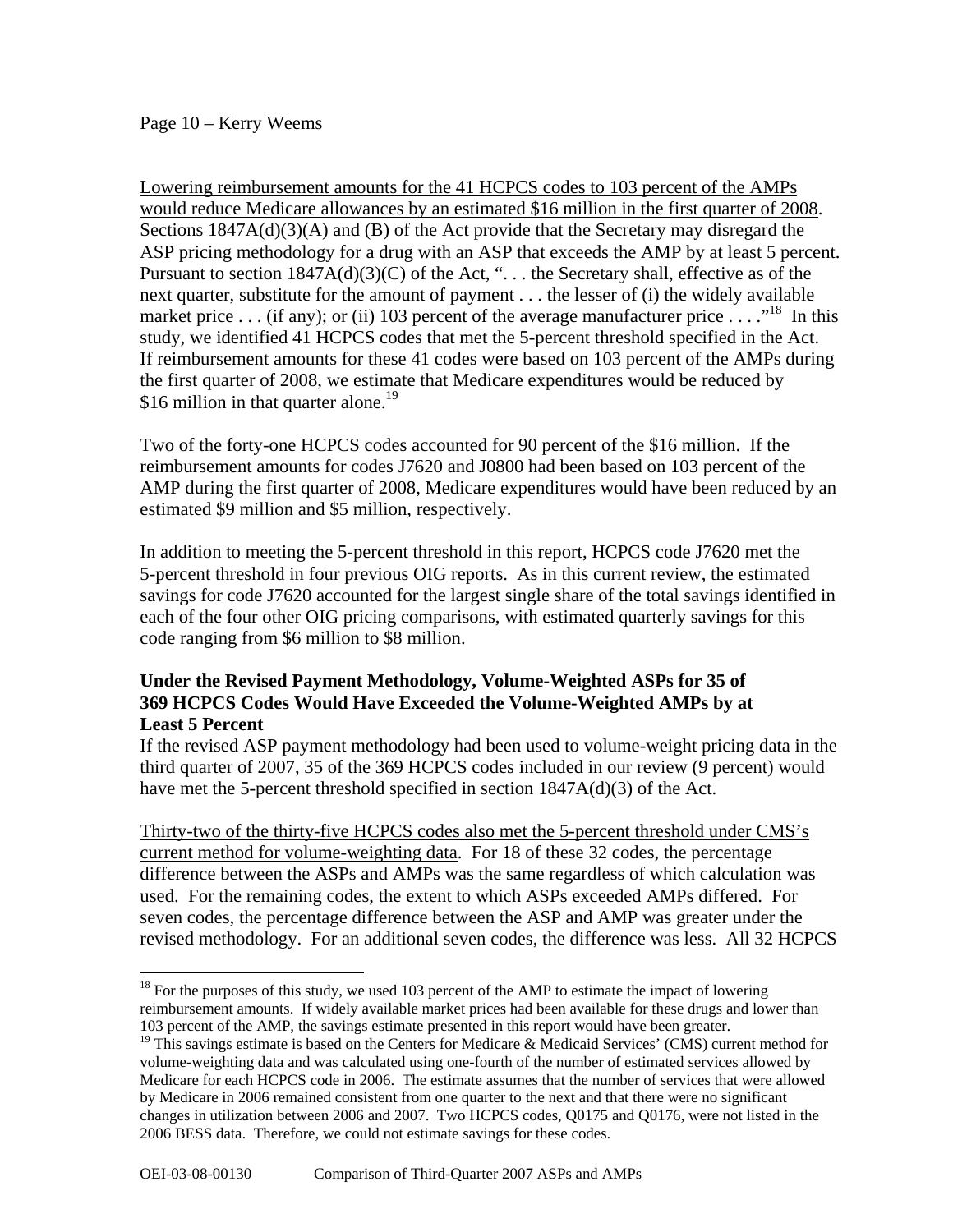codes that met the 5-percent threshold using both the current and revised calculations are identified in Appendix C.

An additional three HCPCS codes would have met the 5-percent threshold using the revised ASP payment methodology but not the current methodology. ASPs for HCPCS codes J2370, J2560, and J7679 would have exceeded the AMPs by at least 5 percent under the revised payment methodology which will take effect in April 2008; however, these codes did not meet the 5-percent threshold under CMS's current payment methodology.

Lowering reimbursement amounts for the 35 HCPCS codes to 103 percent of the AMPs would have reduced Medicare allowances by an estimated \$13 million in the first quarter of 2008<sup>20</sup> As with CMS's current ASP payment methodology, HCPCS codes J7620 and J0800 accounted for the majority of the estimated savings under the revised method for volume-weighting data. If the reimbursement amounts for these two codes had been based on 103 percent of the AMPs during the first quarter of 2008, Medicare expenditures would have been reduced by an estimated \$7 million and \$5 million, respectively.

# **CONCLUSION**

1

For the purpose of monitoring Medicare reimbursement amounts based on ASPs and consistent with sections  $1847A(d)(2)(B)$  and  $1847A(d)(3)$  of the Act, OIG compared ASPs and AMPs to identify instances in which the ASP for a particular drug exceeded the AMP by at least 5 percent. This review is the sixth such comparison conducted by OIG, and we identified a total of 44 HCPCS codes that met the threshold for price adjustment under either the current ASP payment methodology or a revised methodology recently mandated by statute. ASPs for 32 of the 44 HCPCS codes exceeded AMPs by at least 5 percent regardless of whether the current or revised ASP payment methodology was used. An additional nine codes met the 5-percent threshold using CMS's current calculation but not the revised calculation. Another three codes met the 5-percent threshold using the revised calculation but not the current calculation. Of the 41 codes that met the threshold under CMS's current payment methodology, 31 were previously identified by OIG as having ASPs that exceeded AMPs by at least 5 percent. ASPs for 4 of the 31 HCPCS codes exceeded AMPs by at least 5 percent in five of OIG's six reports comparing ASPs to AMPs, dating back over 3 years.

We note that previous OIG reports comparing ASPs and AMPs have contained recommendations. We are not making additional recommendations in this report and, as such, are issuing the report directly in final form. If you have comments or questions about this report, please provide them within 60 days. Please refer to report number OEI-03-08-00130 in all correspondence.

 one-fourth of the number of estimated services allowed by Medicare for each HCPCS code in 2006. The one quarter to the next and that there were no significant changes in utilization between 2006 and 2007. Two  $20$  This savings estimate is based on the revised method for volume-weighting data and was calculated using estimate assumes that the number of services that were allowed by Medicare in 2006 remained consistent from HCPCS codes, Q0175 and Q0176, were not listed in the 2006 BESS data; therefore, we could not estimate savings for these codes.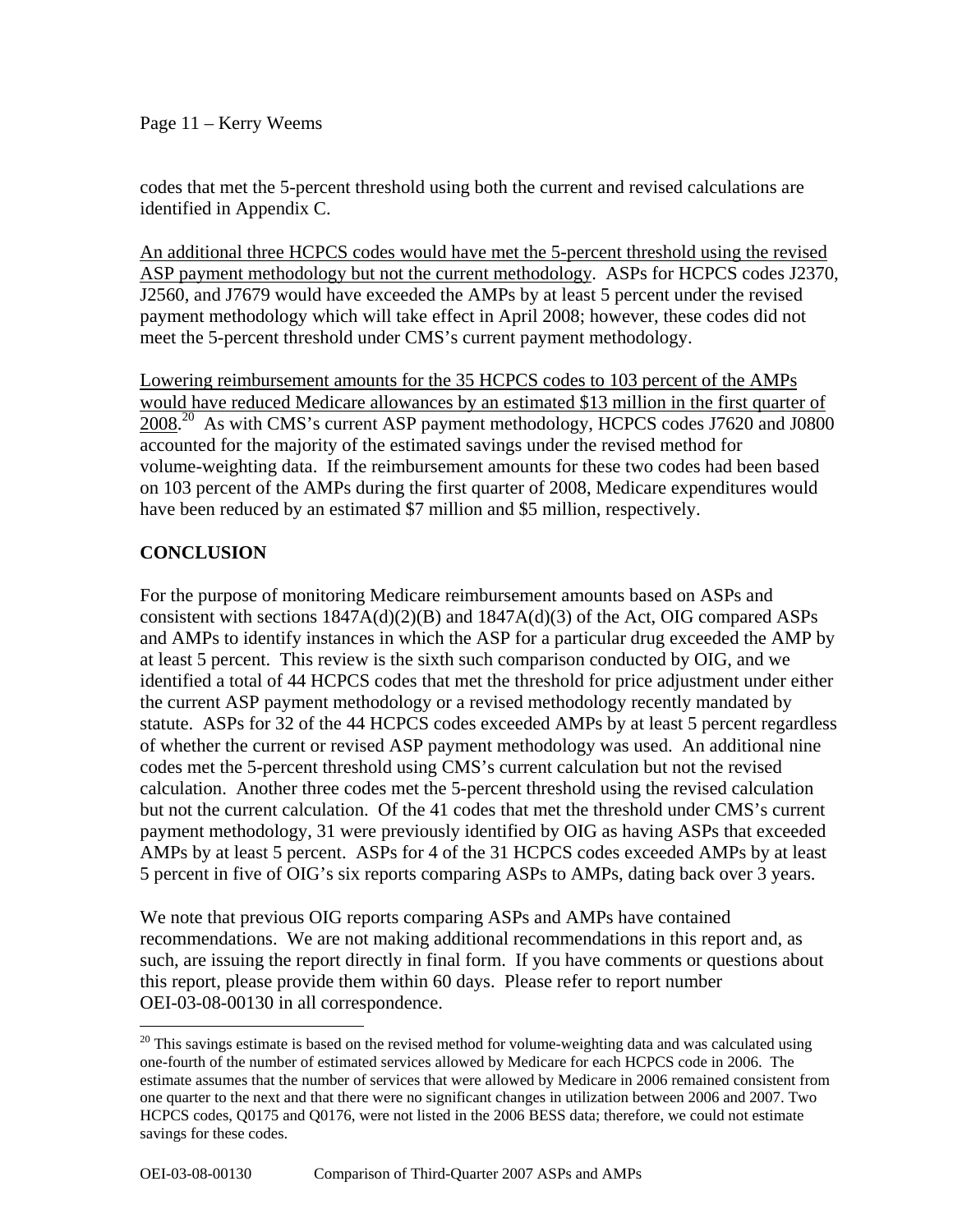Page 12 – Kerry Weems

### **APPENDIX A**

In the following equations, a "billing unit" is defined as the number of Healthcare Common Procedure Coding System (HCPCS) code units that are contained in a national drug code (NDC).

**1. The Equation Currently Used by the Centers for Medicare & Medicaid Services To Calculate a Volume-Weighted Average Sales Price (ASP)** 



**2. The Revised Equation Specified in Section 112(a) of the Medicare, Medicaid, and SCHIP Extension Act of 2007** 

*Volume-Weighted ASP Sum of (ASP for NDC* \* *Number of NDCs Sold)* **<sup>=</sup>***for the Billing Unit of Sum of (Number of NDCs Sold* \* *Billing Units in NDC) HCPCS Code*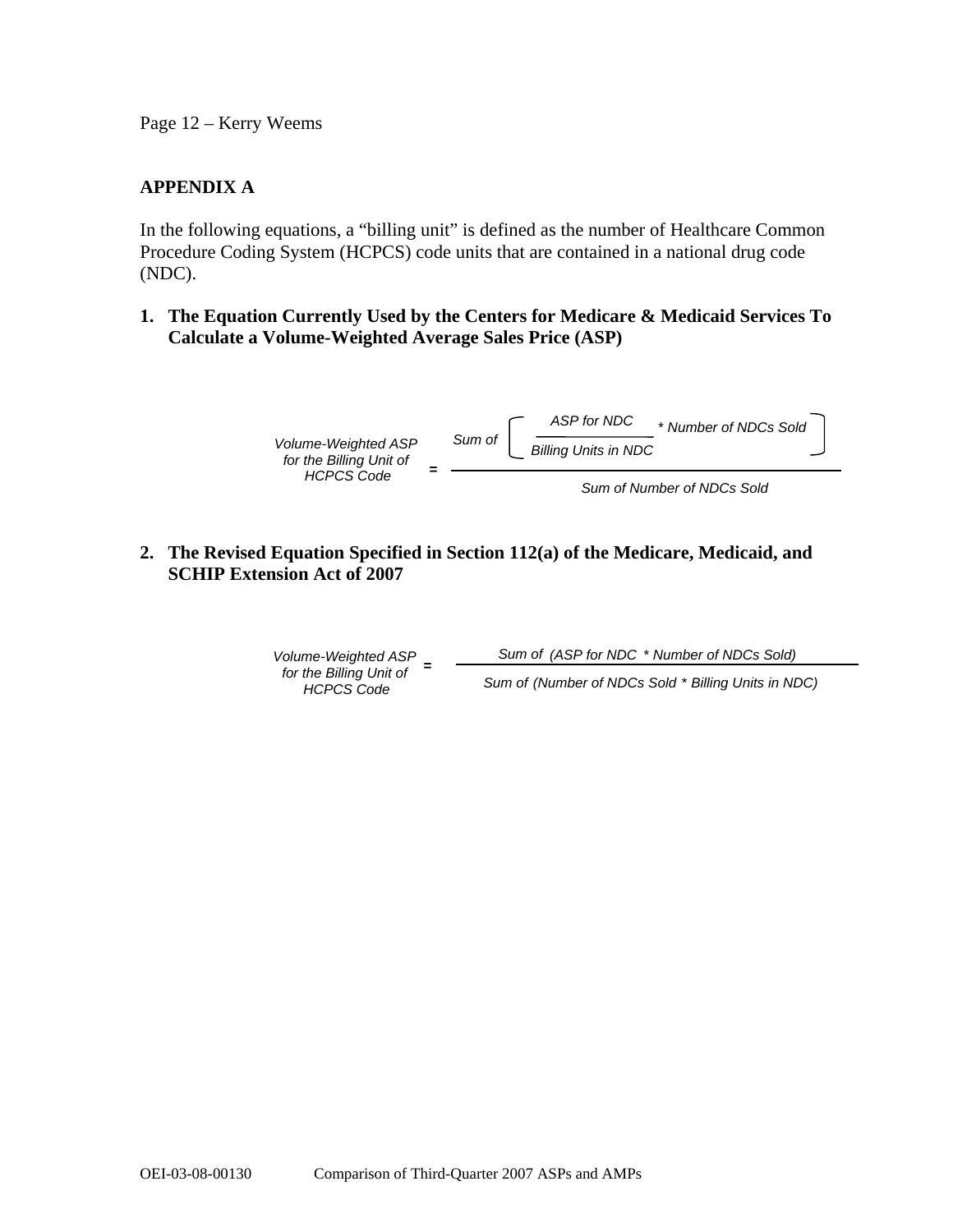### **APPENDIX B**

### **Description of Previous Office of Inspector General Reports Comparing Average Sales Prices and Average Manufacturer Prices**

In April 2006, the Office of Inspector General (OIG) released the first of its reports comparing average sales prices (ASP) to average manufacturer prices (AMP). That report, entitled "Monitoring Medicare Part B Drug Prices: A Comparison of Average Sales Prices to Average Manufacturer Prices" (OEI-03-04-00430), identified 51 drug codes with ASPs that exceeded AMPs by at least 5 percent in the third quarter of 2004. Because OIG's review was conducted using data submitted during the initial implementation phase of the ASP methodology, the Centers for Medicare & Medicaid Services (CMS) opted not to take action in response to OIG's findings.

Three months later, OIG released a second report comparing ASPs to AMPs, entitled "Comparison of Fourth-Quarter 2005 Average Sales Prices to Average Manufacturer Prices: Impact on Medicare Reimbursement for Second Quarter 2006" (OEI-03-06-00370). According to this follow-up study, which used data from the fourth quarter of 2005, 46 of 341 drug codes had ASPs that exceeded AMPs by at least 5 percent. Twenty of these forty-six codes had also met the 5-percent threshold in OIG's initial pricing comparison of third-quarter 2004 ASPs and AMPs.

In July 2007, OIG released its third comparison between ASPs and AMPs, entitled "Comparison of Third-Quarter 2006 Average Sales Prices to Average Manufacturer Prices: Impact on Medicare Reimbursement for First Quarter 2007" (OEI-03-07-00140). This report identified 39 of 326 drug codes with ASPs that exceeded AMPs by at least 5 percent in the third quarter of 2006. Of these 39 codes, 4 met the threshold for price adjustments in all three of OIG's studies comparing ASPs to AMPs. An additional eight drug codes were previously eligible for price adjustments as a result of OIG's second report. OIG recommended that CMS adjust Medicare reimbursement amounts for the 39 codes meeting the 5-percent threshold in the third quarter of 2006.

OIG released its fourth pricing comparison 2 months later, entitled "Comparison of First-Quarter 2007 Average Sales Prices to Average Manufacturer Prices: Impact on Medicare Reimbursement for Third Quarter 2007" (OEI-03-07-00530). According to this report, ASPs for 34 of 371 drug codes exceeded AMPs by at least 5 percent in the first quarter of 2007. Of these 34 codes, 20 also met the threshold for price adjustments in at least one of the prior OIG studies comparing ASPs to AMPs.

In December 2007, OIG released its fifth comparison of ASPs to AMPs, entitled "Comparison of Second-Quarter 2007 Average Sales Prices to Average Manufacturer Prices: Impact on Medicare Reimbursement for Fourth Quarter 2007" (OEI-03-08-00010). This report identified 22 of 292 drug codes with ASPs that exceeded AMPs by at least 5 percent in the second quarter of 2007. Sixteen of the twenty-two codes also met the threshold for price adjustments in at least one of the prior OIG studies comparing ASPs to AMPs.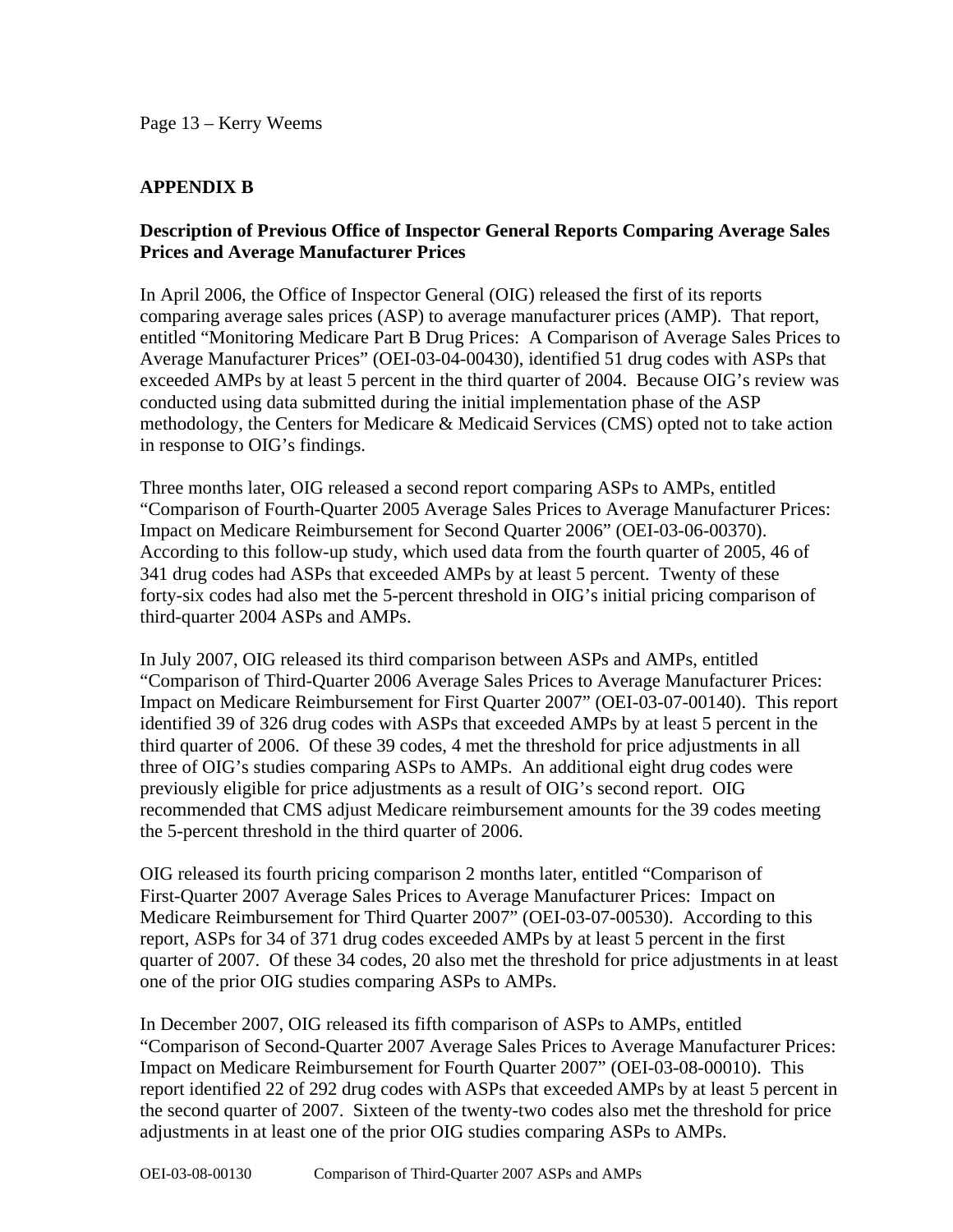### **APPENDIX C**

## **Forty-One Healthcare Common Procedure Coding System Codes With Average Sales Prices That Exceeded Average Manufacturer Prices by at Least 5 Percent Under the Current Payment Methodology**

| <b>HCPCS Code</b> | <b>Short Description</b>                      | <b>HCPCS Code Dosage</b> |
|-------------------|-----------------------------------------------|--------------------------|
| $J0210*$          | Methyldopate HCI injection                    | 250 mg                   |
| J0280             | Aminophyllin 250 MG injection                 | 250 mg                   |
| J0476*            | Baclofen intrathecal trial                    | 50 mcg                   |
| J0610             | Calcium gluconate injection                   | $10 \text{ mL}$          |
| J0636*            | Calcitriol injection                          | $0.1$ mcg                |
| J0800*            | Corticotropin injection                       | 40 units                 |
| J1120*            | Acetazolamid sodium injection                 | 500 mg                   |
| J1240*            | Dimenhydrinate injection                      | 50 mg                    |
| J1364*            | Erythro lactobionate                          | 500 mg                   |
| J1580*            | Garamycin gentamicin injection                | 80 mg                    |
| J1631             | Haloperidol decanoate injection               | 50 mg                    |
| J1800*            | Propranolol injection                         | 1 $mg$                   |
| J1840*            | Kanamycin sulfate injection                   | 500 mg                   |
| J1850*            | Kanamycin sulfate injection                   | 75 mg                    |
| J2060             | Lorazepam injection                           | 2 mg                     |
| J2150*            | Mannitol injection                            | 50 mL                    |
| J2430*            | Pamidronate disodium                          | 30 mg                    |
| J2675*            | Progesterone injection                        | 50 mg                    |
| J2690*            | Procainamide HCI injection                    | 1 <sub>g</sub>           |
| J2700*            | Oxacillin sodium injection                    | 250 mg                   |
| J2730*            | Pralidoxime chloride injection                | 1 g                      |
| J2800*            | Methocarbamol injection                       | 10 mL                    |
| J3000*            | Streptomycin injection                        | 1 g                      |
| J3010             | Fentanyl citrate injection                    | $0.1$ mg                 |
| J3410             | Hydroxyzine HCI injection                     | 25 <sub>mg</sub>         |
| J3475             | Magnesium sulfate injection                   | 500 mg                   |
| J7500*            | Azathioprine oral                             | 50 mg                    |
| J7505*            | Monoclonal antibodies                         | 5 mg                     |
| J7608             | Acetylcysteine inhalation solution unit dose  | 1 <sub>g</sub>           |
| J7620*            | Albuterol ipratrop non-compounded             | 2.5 MG/0.5 mg            |
| J7631*            | Cromolyn sodium inhalation solution unit dose | 10 <sub>mg</sub>         |
| J9050*            | Carmus bischl nitro injection                 | 100 mg                   |
| J9065*            | Cladribine injection                          | 1 <sub>mg</sub>          |
| J9190*            | Fluorouracil injection                        | 500 mg                   |
| J9208*            | Ifosfamide injection                          | 1g                       |